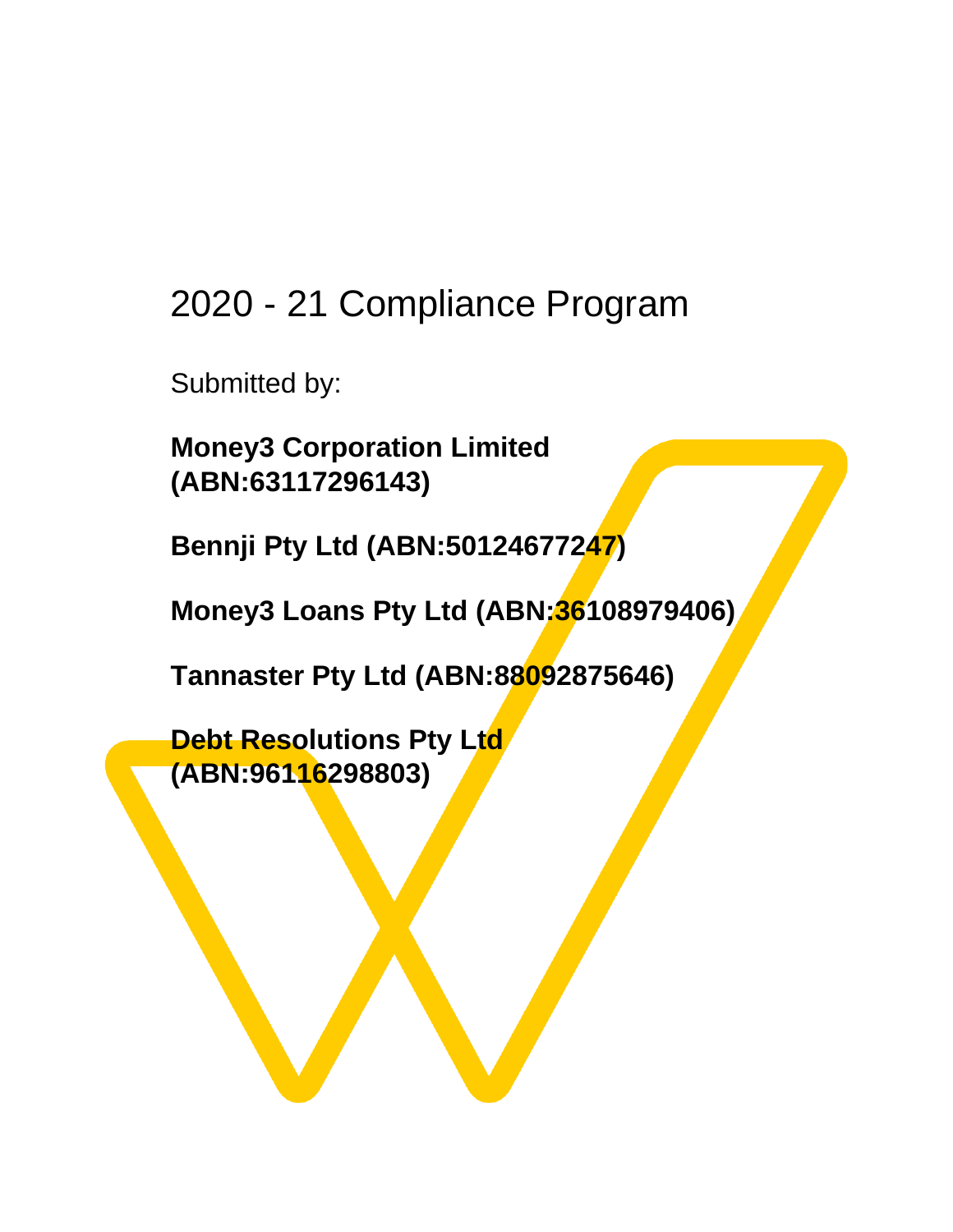# #Workplace Profile Table

Industry: Auxiliary Finance and Insurance Services

|                                               |                     | No. of employees |                | Number of apprentices and<br>graduates (combined) |                | Total<br>employees** |
|-----------------------------------------------|---------------------|------------------|----------------|---------------------------------------------------|----------------|----------------------|
| Occupational category*                        | Employment status   | F                | M              | F                                                 | M              |                      |
| Managers                                      | Full-time permanent | 14               | 23             | $\mathbf 0$                                       | 0              | 37                   |
|                                               | Part-time permanent | $\overline{2}$   | $\mathbf{0}$   | $\mathbf{0}$                                      | $\mathbf 0$    | $\overline{2}$       |
| Professionals                                 | Full-time permanent | 0                | $\overline{4}$ | $\pmb{0}$                                         | 0              | 4                    |
| <b>Clerical And Administrative</b><br>Workers | Full-time permanent | 132              | 54             | $\mathbf{0}$                                      | $\overline{0}$ | 186                  |
|                                               | Part-time permanent | 8                | $\mathbf{1}$   | $\mathbf 0$                                       | 0              | 9                    |
|                                               | Casual              | $\mathbf{1}$     | $\mathbf{0}$   | $\mathbf{0}$                                      | $\mathbf 0$    | $\mathbf{1}$         |
| Sales Workers                                 | Full-time permanent | 0                | 3              | $\pmb{0}$                                         | 0              | 3                    |

|                  |              |                     |                | No. of employees |                |
|------------------|--------------|---------------------|----------------|------------------|----------------|
| Manager category | Level to CEO | Employment status   | F              | M                | Total*         |
| CEO              | $\mathbf 0$  | Full-time permanent | $\pmb{0}$      | $\mathbf{1}$     | 1              |
| <b>KMP</b>       | $-1$         | Full-time permanent |                | $\mathbf{3}$     | $\overline{4}$ |
|                  |              | Part-time permanent | $\overline{c}$ | $\mathbf 0$      | $\overline{2}$ |
| HOB              | $-2$         | Full-time permanent | $\mathbf{0}$   | $\mathbf{1}$     | $\mathbf{1}$   |
| GM               | $-1$         | Full-time permanent | $\pmb{0}$      | $\mathbf{1}$     | 1              |
| SM               | $-2$         | Full-time permanent | 3              | $\overline{4}$   | $\overline{7}$ |
| OM               | $-2$         | Full-time permanent | $\mathbf 0$    | 3                | 3              |
|                  | $-3$         | Full-time permanent | 5              |                  | $10$           |
|                  | $-4$         | Full-time permanent | 7              | 8                | 15             |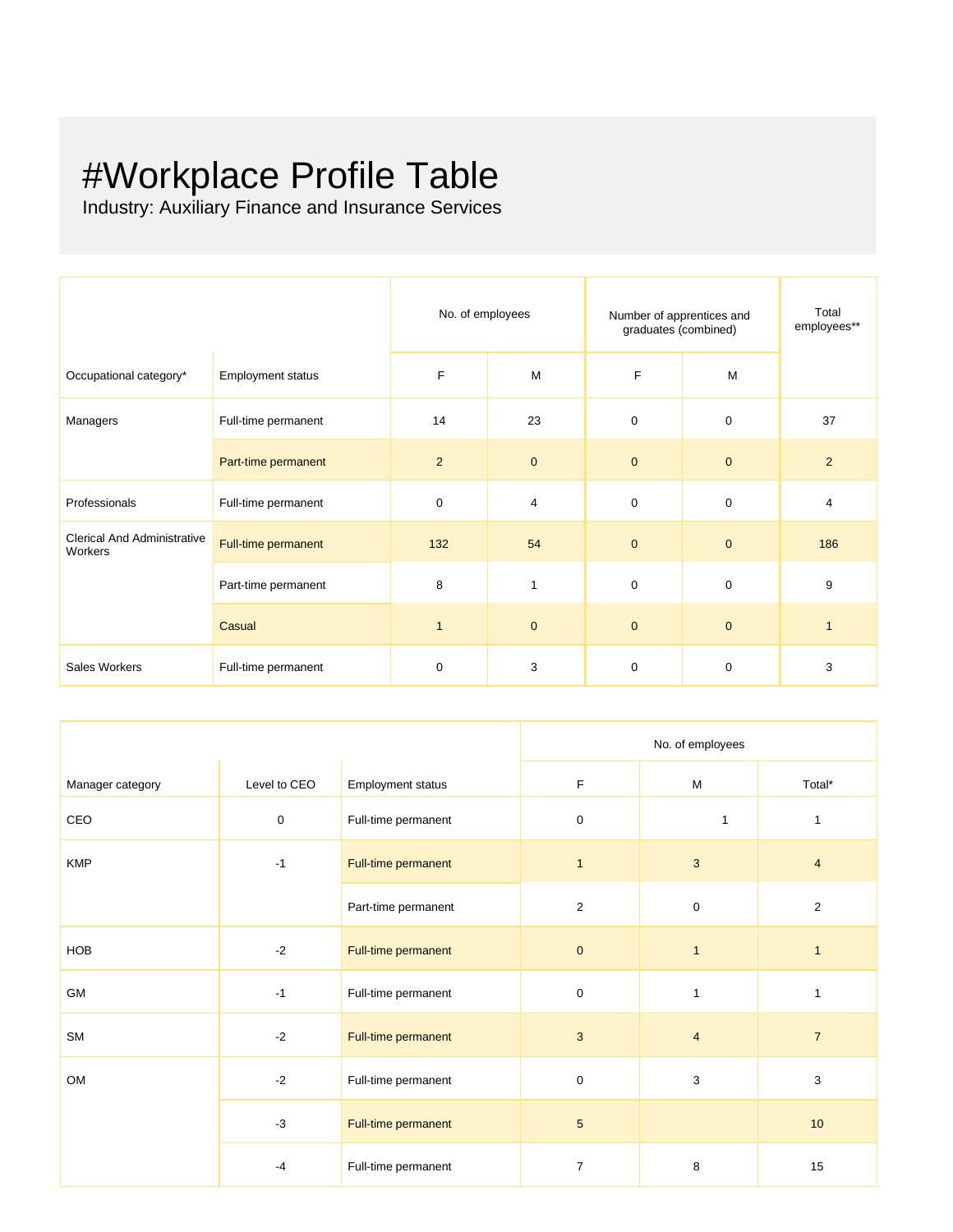# #Workplace Management Statistics Table

### Industry: Auxiliary Finance and Insurance Services

| Question                    | Contract<br><b>Type</b>                          | Employment<br>Type            | Manager Category    | Female           | Male         | Total*              |
|-----------------------------|--------------------------------------------------|-------------------------------|---------------------|------------------|--------------|---------------------|
| 1. How many                 | Full-time                                        | Permanent                     | CEO, KMPs, and HOBs | $\pmb{0}$        | $\mathbf 0$  | $\boldsymbol{0}$    |
| employees                   |                                                  |                               | Managers            | 1                | $\mathbf{1}$ | $\overline{c}$      |
| were<br>promoted?           |                                                  |                               | Non-managers        | 6                | 3            | 9                   |
|                             |                                                  | <b>Fixed-Term</b><br>Contract | CEO, KMPs, and HOBs | $\pmb{0}$        | $\pmb{0}$    | $\mathbf 0$         |
|                             |                                                  |                               | <b>Managers</b>     | $\pmb{0}$        | $\pmb{0}$    | $\mathbf 0$         |
|                             |                                                  |                               | Non-managers        | $\pmb{0}$        | $\pmb{0}$    | $\pmb{0}$           |
|                             | Part-time                                        | Permanent                     | CEO, KMPs, and HOBs | $\mathbf 0$      | 0            | $\mathbf 0$         |
|                             |                                                  |                               | Managers            | $\pmb{0}$        | 0            | $\mathbf 0$         |
|                             |                                                  |                               | Non-managers        | $\mathbf 0$      | 0            | $\boldsymbol{0}$    |
|                             |                                                  | <b>Fixed-Term</b><br>Contract | CEO, KMPs, and HOBs | $\pmb{0}$        | $\pmb{0}$    | $\mathbf 0$         |
|                             |                                                  |                               | <b>Managers</b>     | $\pmb{0}$        | $\pmb{0}$    | $\mathbf 0$         |
|                             |                                                  |                               | Non-managers        | $\pmb{0}$        | $\pmb{0}$    | $\pmb{0}$           |
|                             | N/A<br>Casual                                    |                               | CEO, KMPs, and HOBs | $\mathsf 0$      | 0            | 0                   |
|                             |                                                  |                               | Managers            | $\pmb{0}$        | 0            | 0                   |
|                             |                                                  |                               | Non-managers        | $\pmb{0}$        | 0            | 0                   |
| 2. How many<br>employees    | Full-time<br>Permanent<br>Fixed-Term<br>Contract |                               | CEO, KMPs, and HOBs | $\pmb{0}$        | $\pmb{0}$    | $\mathbf 0$         |
| (including<br>partners with |                                                  |                               | <b>Managers</b>     | $\mathbf{1}$     | $\mathbf{1}$ | $\overline{2}$      |
| an<br>employment            |                                                  |                               | Non-managers        | $\boldsymbol{6}$ | 3            | 9                   |
| contract)<br>were           |                                                  |                               | CEO, KMPs, and HOBs | $\pmb{0}$        | 0            | 0                   |
| internally<br>appointed?    |                                                  |                               | Managers            | $\pmb{0}$        | 0            | $\boldsymbol{0}$    |
|                             |                                                  |                               | Non-managers        | $\pmb{0}$        | 0            | 0                   |
|                             | Part-time                                        | Permanent                     | CEO, KMPs, and HOBs | $\mathbf 0$      | $\pmb{0}$    | $\mathbf 0$         |
|                             |                                                  |                               | <b>Managers</b>     | $\mathbf{0}$     | $\mathbf{0}$ | $\mathbf 0$         |
|                             |                                                  |                               | Non-managers        | $\pmb{0}$        | $\pmb{0}$    | $\mathbf 0$         |
|                             |                                                  | Fixed-Term<br>Contract        | CEO, KMPs, and HOBs | $\pmb{0}$        | $\pmb{0}$    | $\mathsf 0$         |
|                             |                                                  |                               | Managers            | $\mathbf 0$      | $\pmb{0}$    | $\mathbf 0$         |
|                             |                                                  |                               | Non-managers        | $\pmb{0}$        | 0            | $\mathsf{O}\xspace$ |
|                             | N/A                                              | Casual                        | CEO, KMPs, and HOBs | $\pmb{0}$        | $\pmb{0}$    | $\mathbf 0$         |
|                             |                                                  |                               | <b>Managers</b>     | $\pmb{0}$        | $\pmb{0}$    | $\overline{0}$      |
|                             |                                                  |                               | Non-managers        | $\pmb{0}$        | $\pmb{0}$    | $\mathbf 0$         |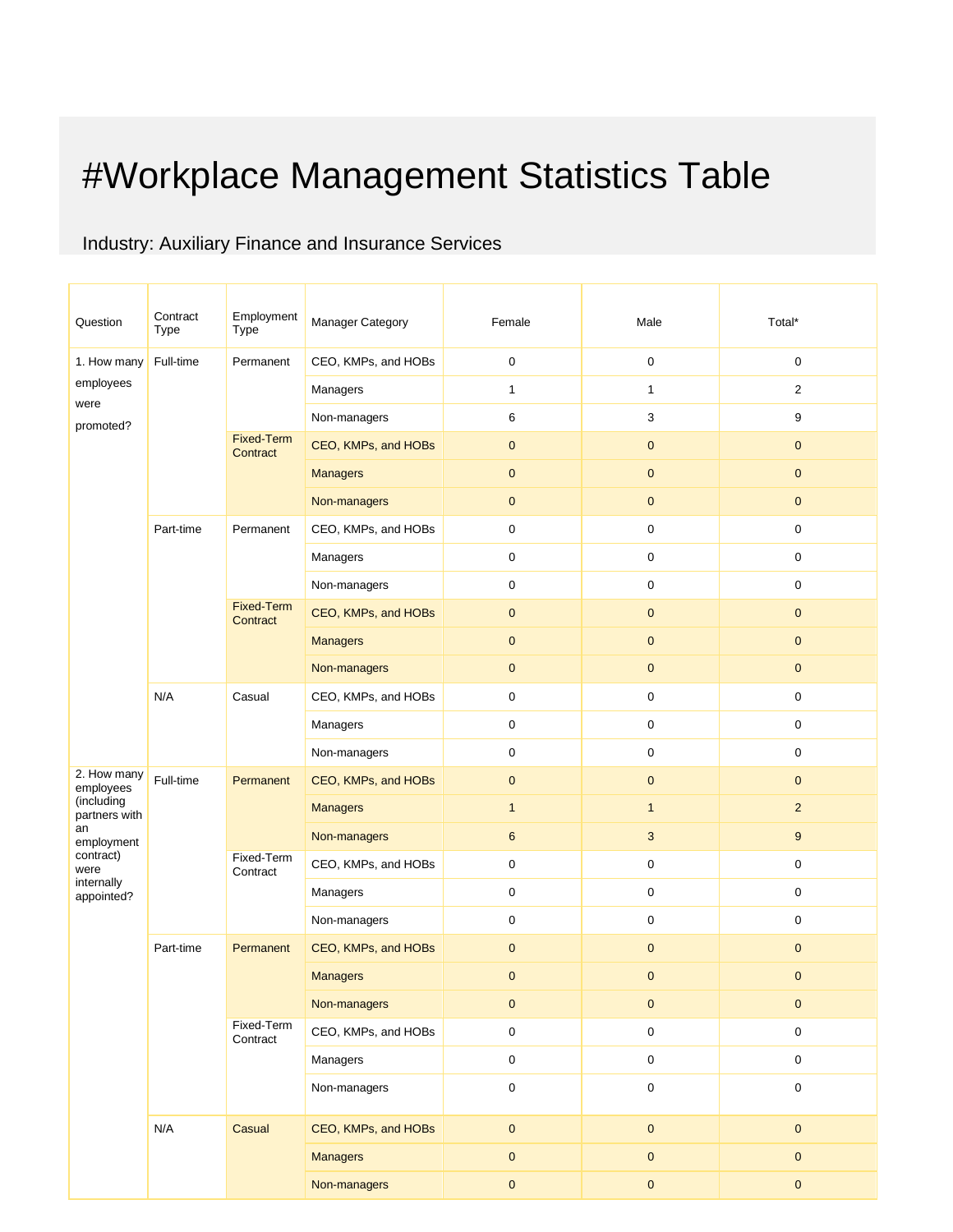| 3. How many<br>employees    | Full-time                                        | Permanent              | CEO, KMPs, and HOBs |                | $\mathbf 0$    |              |
|-----------------------------|--------------------------------------------------|------------------------|---------------------|----------------|----------------|--------------|
| (including<br>partners with |                                                  |                        | Managers            | $\overline{c}$ | 1              | 3            |
| an<br>employment            |                                                  |                        | Non-managers        | 19             | 5              | 24           |
| contract)<br>were           |                                                  | Fixed-Term<br>Contract | CEO, KMPs, and HOBs | $\mathbf{0}$   | $\mathbf{0}$   | $\mathbf{0}$ |
| externally<br>appointed?    |                                                  |                        | <b>Managers</b>     | $\mathbf{0}$   | $\mathbf{0}$   | $\mathbf{0}$ |
|                             |                                                  |                        | Non-managers        | $\mathbf{0}$   | $\pmb{0}$      | $\mathbf{0}$ |
|                             | Part-time<br>Permanent<br>Fixed-Term<br>Contract | CEO, KMPs, and HOBs    | 0                   | 0              | $\mathbf 0$    |              |
|                             |                                                  |                        | Managers            | 0              | $\mathbf 0$    | $\mathbf 0$  |
|                             |                                                  |                        | Non-managers        | 0              | $\mathbf 0$    | $\mathbf 0$  |
|                             |                                                  |                        | CEO, KMPs, and HOBs | $\mathbf{0}$   | $\mathbf{0}$   | $\mathbf{0}$ |
|                             |                                                  | <b>Managers</b>        | $\mathbf{0}$        | $\mathbf{0}$   | $\overline{0}$ |              |
|                             |                                                  |                        | Non-managers        | $\mathbf{0}$   | $\mathbf{0}$   | $\mathbf{0}$ |
|                             | N/A<br>Casual                                    |                        | CEO, KMPs, and HOBs | 0              | 0              | $\mathbf 0$  |
|                             |                                                  |                        | Managers            | 0              | 0              | 0            |
|                             |                                                  |                        | Non-managers        | $\mathbf 0$    | $\mathbf 0$    | $\mathbf 0$  |

\*Total employees includes Gender X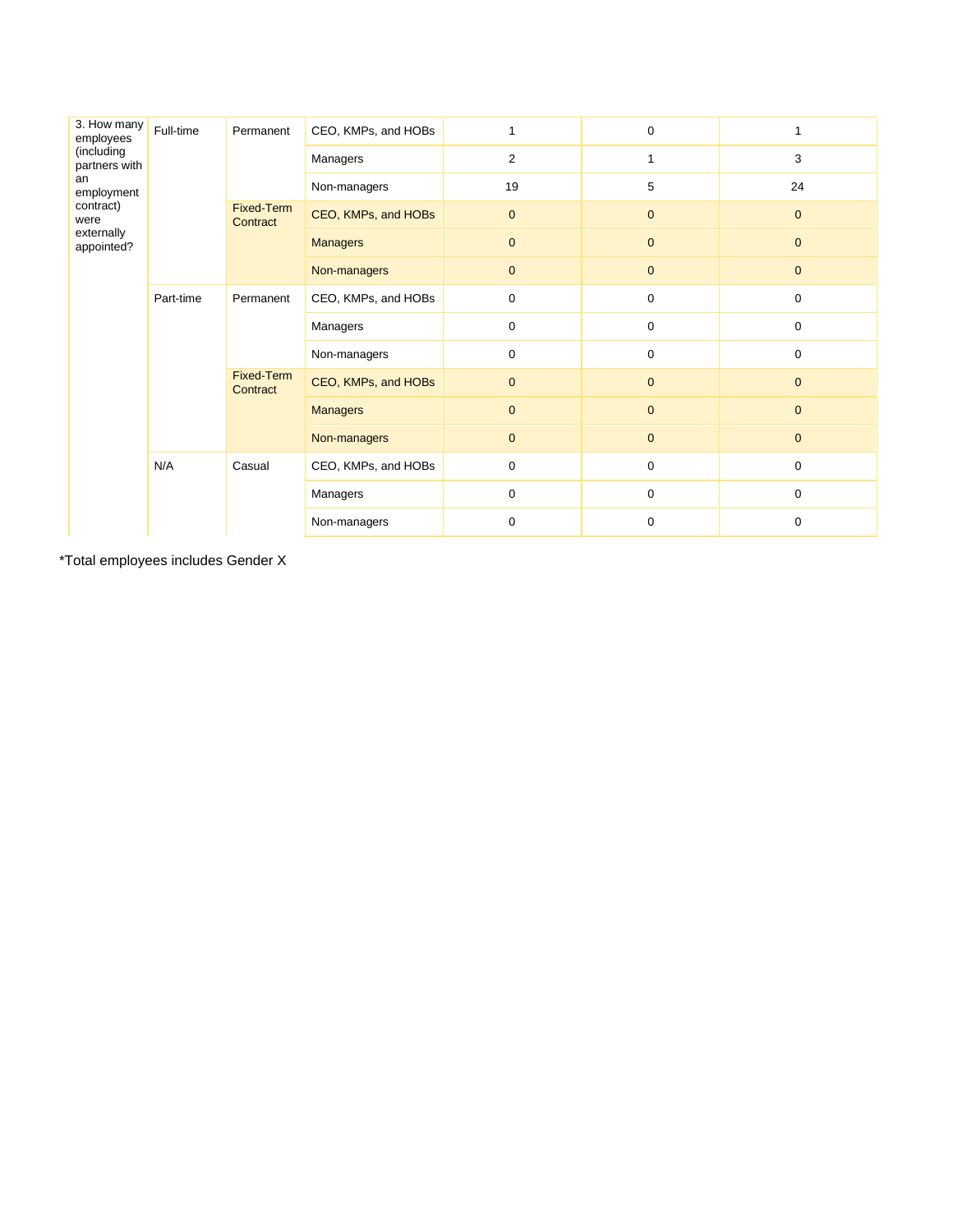# #Workplace Management Statistics Table Continued…

| Question                          | Contract<br>Type | Employment<br>Type            | Manager Category    | Female              | Male             | Total*              |
|-----------------------------------|------------------|-------------------------------|---------------------|---------------------|------------------|---------------------|
| 4. How many<br>employees          | Full-time        | Permanent                     | CEO, KMPs, and HOBs | $\pmb{0}$           | $\mathbf{1}$     | $\mathbf{1}$        |
| (including<br>partners with<br>an |                  |                               | Managers            | $\pmb{0}$           | $\mathbf{1}$     | $\mathbf{1}$        |
| employment<br>contract)           |                  |                               | Non-managers        | 24                  | 10               | 34                  |
| voluntarily<br>resigned?          |                  | <b>Fixed-Term</b><br>Contract | CEO, KMPs, and HOBs | $\pmb{0}$           | $\mathbf{0}$     | $\pmb{0}$           |
|                                   |                  |                               | <b>Managers</b>     | $\pmb{0}$           | $\mathbf 0$      | $\pmb{0}$           |
|                                   |                  |                               | Non-managers        | $\mathbf{0}$        | $\mathbf{0}$     | $\pmb{0}$           |
|                                   | Part-time        | Permanent                     | CEO, KMPs, and HOBs | 0                   | $\boldsymbol{0}$ | 0                   |
|                                   |                  |                               | Managers            | $\pmb{0}$           | $\pmb{0}$        | 0                   |
|                                   |                  |                               | Non-managers        | $\pmb{0}$           | $\mathbf 0$      | 0                   |
|                                   |                  | <b>Fixed-Term</b><br>Contract | CEO, KMPs, and HOBs | $\mathbf{0}$        | $\mathbf 0$      | $\mathbf{0}$        |
|                                   |                  |                               | <b>Managers</b>     | $\pmb{0}$           | $\pmb{0}$        | $\pmb{0}$           |
|                                   |                  |                               | Non-managers        | $\mathbf 0$         | $\mathbf 0$      | $\pmb{0}$           |
|                                   | N/A              | Casual                        | CEO, KMPs, and HOBs | $\mathsf 0$         | $\mathbf 0$      | 0                   |
|                                   |                  |                               | Managers            | 0                   | $\boldsymbol{0}$ | 0                   |
|                                   |                  |                               | Non-managers        | $\boldsymbol{0}$    | $\boldsymbol{0}$ | 0                   |
| 5. How many<br>employees          | Full-time        | Permanent                     | CEO, KMPs, and HOBs | $\mathbf 0$         | $\mathbf{0}$     | $\mathbf{0}$        |
| have taken<br>primary<br>carer's  |                  |                               | <b>Managers</b>     | $\mathbf{1}$        | $\pmb{0}$        | $\mathbf{1}$        |
| parental<br>leave (paid           |                  |                               | Non-managers        | 14                  | $\pmb{0}$        | 14                  |
| and/or<br>unpaid)?                |                  | Fixed-Term<br>Contract        | CEO, KMPs, and HOBs | 0                   | 0                | 0                   |
|                                   |                  |                               | Managers            | $\pmb{0}$           | $\mathsf 0$      | 0                   |
|                                   |                  |                               | Non-managers        | $\mathsf{O}\xspace$ | $\mathbf 0$      | 0                   |
|                                   | Part-time        | Permanent                     | CEO, KMPs, and HOBs | $\mathsf{O}\xspace$ | $\pmb{0}$        | $\mathbf 0$         |
|                                   |                  |                               | <b>Managers</b>     | $\pmb{0}$           | $\mathbf 0$      | $\pmb{0}$           |
|                                   |                  |                               | Non-managers        | $\pmb{0}$           | $\pmb{0}$        | $\mathbf 0$         |
|                                   |                  | Fixed-Term<br>Contract        | CEO, KMPs, and HOBs | $\mathsf{O}\xspace$ | $\mathbf 0$      | $\mathsf{O}\xspace$ |
|                                   |                  |                               | Managers            | $\mathbf 0$         | $\pmb{0}$        | 0                   |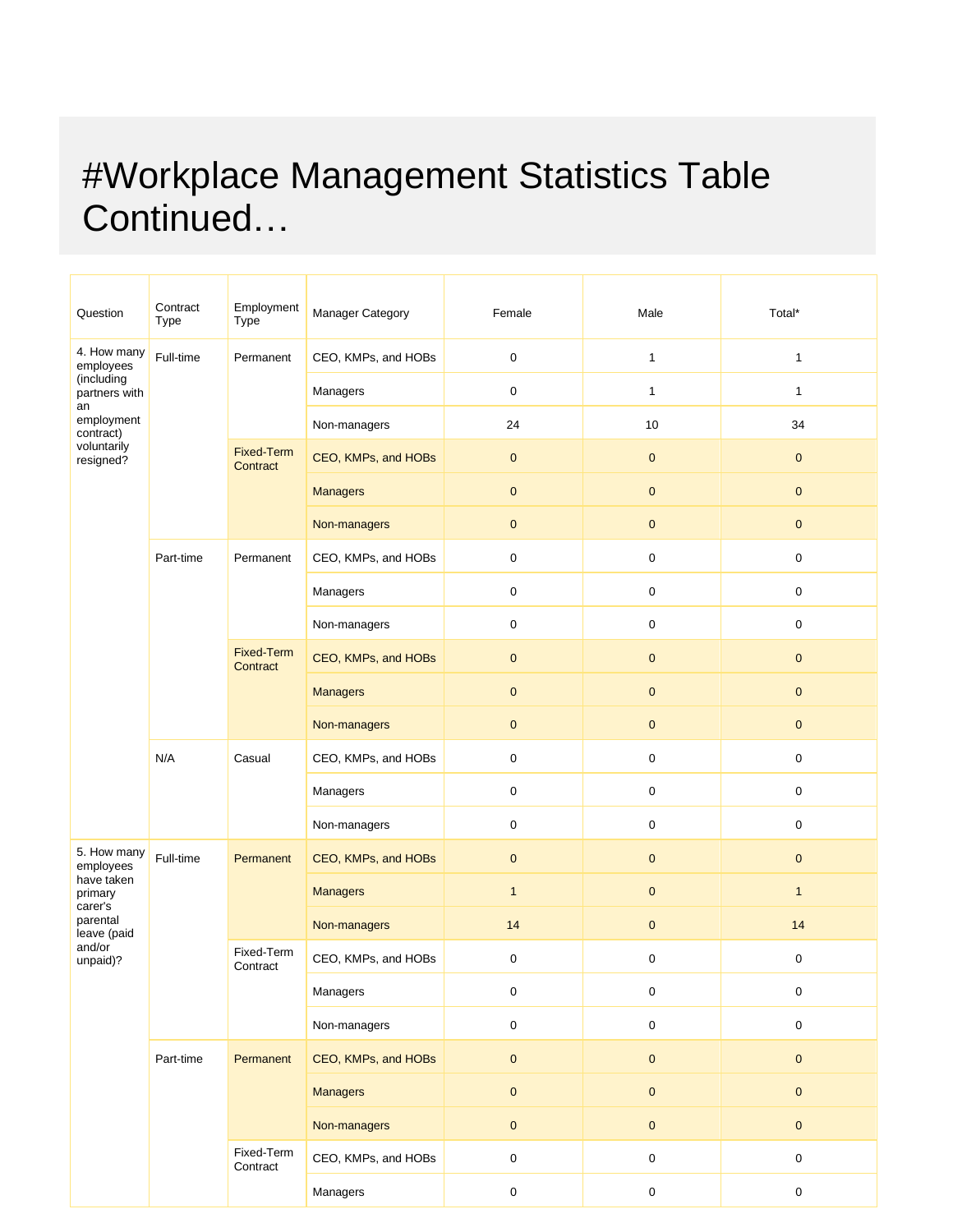|                                    |                                                         |                        | Non-managers        | 0            | $\pmb{0}$           | $\mathbf 0$         |
|------------------------------------|---------------------------------------------------------|------------------------|---------------------|--------------|---------------------|---------------------|
|                                    | N/A                                                     | Casual                 | CEO, KMPs, and HOBs | $\pmb{0}$    | $\mathbf{0}$        | $\pmb{0}$           |
|                                    |                                                         |                        | <b>Managers</b>     | $\mathbf 0$  | $\overline{0}$      | $\mathbf{0}$        |
|                                    |                                                         |                        | Non-managers        | $\pmb{0}$    | $\mathbf{0}$        | $\pmb{0}$           |
| 6. How many<br>employees           | Full-time                                               | Permanent              | CEO, KMPs, and HOBs | $\mathbf 0$  | $\pmb{0}$           | $\mathsf{O}\xspace$ |
| have taken<br>secondary<br>carer's |                                                         |                        | Managers            | $\mathsf 0$  | $\mathbf{1}$        | $\mathbf{1}$        |
| parental<br>leave (paid            |                                                         |                        | Non-managers        | $\mathsf 0$  | $\overline{2}$      | $\overline{2}$      |
| and/or<br>unpaid)?                 |                                                         | Fixed-Term<br>Contract | CEO, KMPs, and HOBs | $\mathbf{0}$ | $\mathbf{0}$        | $\mathbf{0}$        |
|                                    |                                                         |                        | <b>Managers</b>     | $\pmb{0}$    | $\mathbf{0}$        | $\mathbf{0}$        |
|                                    |                                                         |                        | Non-managers        | $\pmb{0}$    | $\pmb{0}$           | $\mathbf 0$         |
|                                    | Part-time<br>Permanent<br><b>Fixed-Term</b><br>Contract | CEO, KMPs, and HOBs    | 0                   | $\pmb{0}$    | $\mathsf{O}\xspace$ |                     |
|                                    |                                                         | Managers               | 0                   | $\pmb{0}$    | $\mathsf{O}\xspace$ |                     |
|                                    |                                                         |                        | Non-managers        | $\mathbf 0$  | $\pmb{0}$           | $\mathsf{O}\xspace$ |
|                                    |                                                         |                        | CEO, KMPs, and HOBs | $\pmb{0}$    | $\mathbf{0}$        | $\mathbf{0}$        |
|                                    |                                                         |                        | <b>Managers</b>     | $\pmb{0}$    | $\pmb{0}$           | $\pmb{0}$           |
|                                    |                                                         |                        | Non-managers        | $\mathbf{0}$ | $\mathbf{0}$        | $\mathbf{0}$        |
|                                    | N/A<br>Casual                                           |                        | CEO, KMPs, and HOBs | 0            | $\boldsymbol{0}$    | $\mathbf 0$         |
|                                    |                                                         |                        | Managers            | $\mathbf 0$  | $\pmb{0}$           | $\mathbf 0$         |
|                                    |                                                         |                        | Non-managers        | $\mathsf 0$  | $\pmb{0}$           | $\pmb{0}$           |
|                                    |                                                         |                        |                     |              |                     |                     |
|                                    |                                                         |                        |                     |              |                     |                     |

\*Total Employees Include Gender X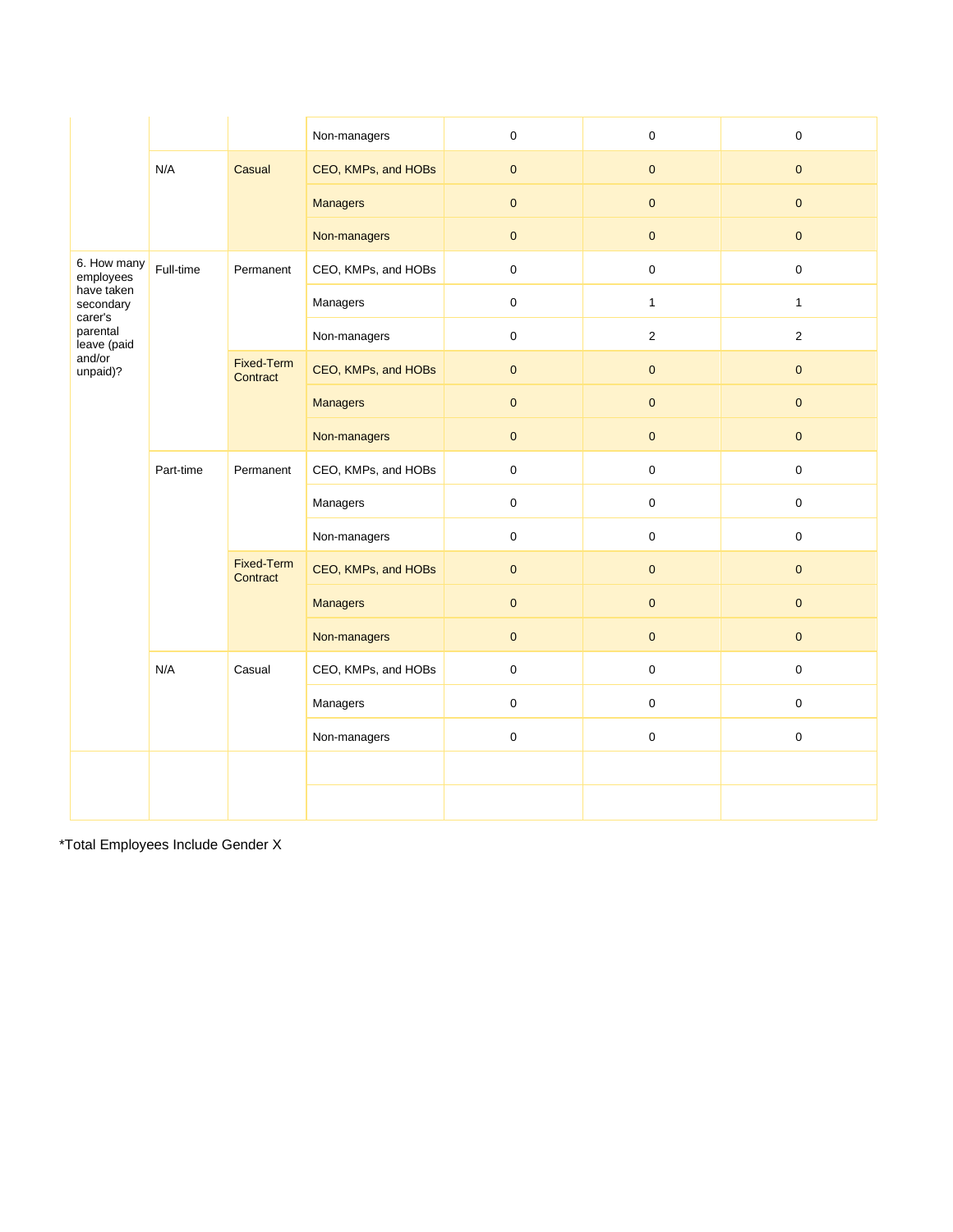# #Workplace Management Statistics Table Continued…

| Question                                          | Contract<br>Type                                        | Employment<br>Type  | Manager Category    | Female         | Male           | Total*         |
|---------------------------------------------------|---------------------------------------------------------|---------------------|---------------------|----------------|----------------|----------------|
| 7. How many<br>employees<br>ceased                | Full-time                                               | Permanent           | CEO, KMPs, and HOBs | $\mathbf 0$    | $\mathbf{0}$   | $\mathbf 0$    |
| employment<br>before<br>returning to<br>work from |                                                         |                     | Managers            | 0              | $\mathbf 0$    | $\mathbf 0$    |
| parental<br>leave,<br>regardless of               |                                                         |                     | Non-managers        | 5              | $\mathbf 0$    | 5              |
| when the<br>leave<br>commenced?                   | Fixed-Term<br>Contract                                  | CEO, KMPs, and HOBs | $\mathbf{0}$        | $\overline{0}$ | $\mathbf{0}$   |                |
|                                                   |                                                         |                     | <b>Managers</b>     | $\mathbf{0}$   | $\mathbf{0}$   | $\mathbf{0}$   |
|                                                   |                                                         |                     | Non-managers        | $\overline{0}$ | $\overline{0}$ | $\mathbf{0}$   |
|                                                   | Part-time<br>Permanent<br><b>Fixed-Term</b><br>Contract |                     | CEO, KMPs, and HOBs | $\mathbf 0$    | $\mathbf 0$    | $\mathbf 0$    |
|                                                   |                                                         |                     | Managers            | $\mathbf 0$    | $\mathbf 0$    | $\mathbf 0$    |
|                                                   |                                                         | Non-managers        | $\mathbf 0$         | $\mathbf 0$    | $\mathbf 0$    |                |
|                                                   |                                                         |                     | CEO, KMPs, and HOBs | $\mathbf{0}$   | $\mathbf{0}$   | $\mathbf{0}$   |
|                                                   |                                                         |                     | <b>Managers</b>     | $\mathbf{0}$   | $\overline{0}$ | $\overline{0}$ |
| $\sim$ $\sim$ $\sim$ $\sim$ $\sim$                | $\blacksquare$                                          |                     | Non-managers        | $\mathbf{0}$   | $\mathbf{0}$   | $\mathbf{0}$   |

\*Total Employees Includes Gender X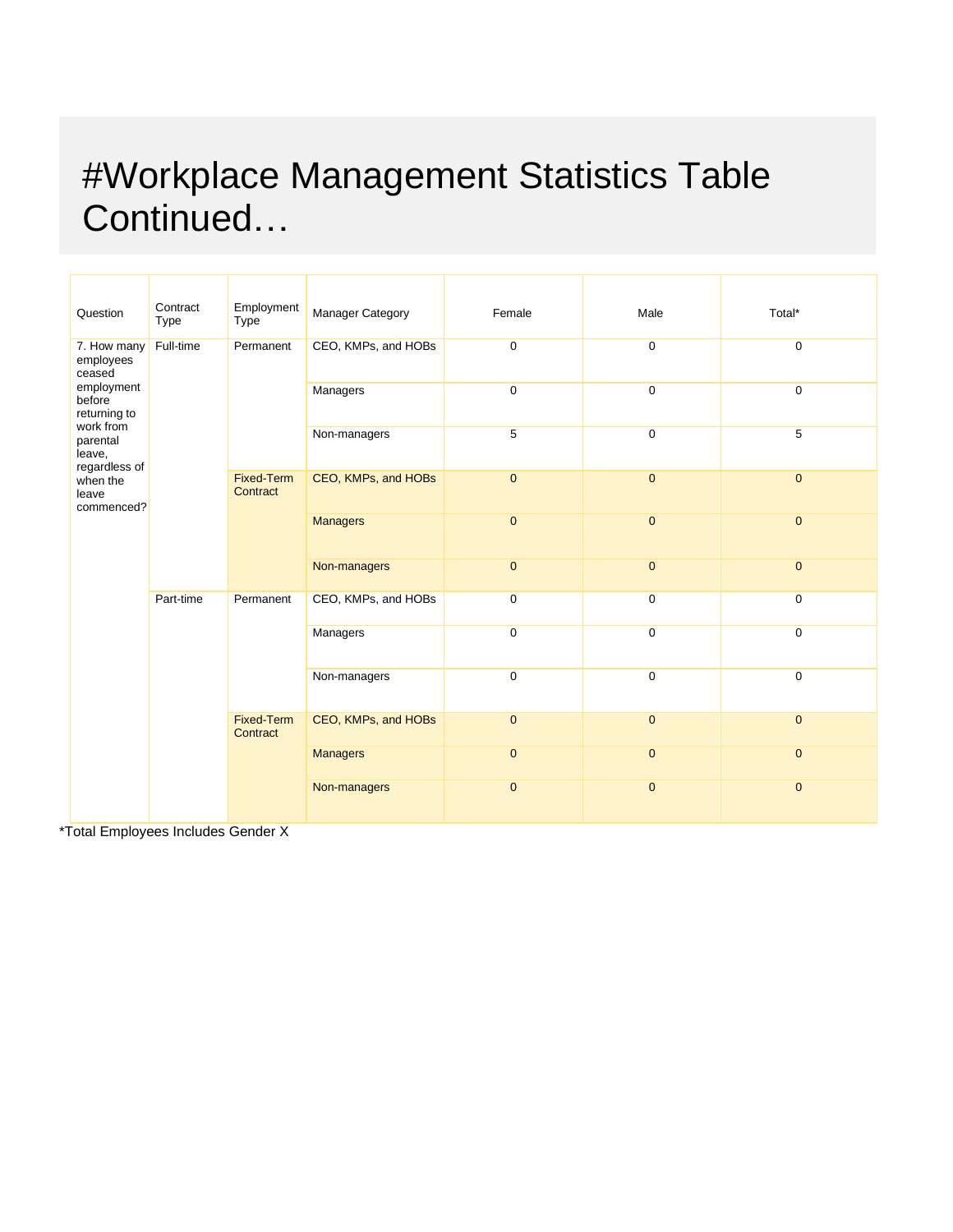## #Workplace overview

#### **Policies and strategies**

1: Do you have a formal policy and/or formal strategy in place that specifically supports gender equality in the following areas? Recruitment Yes (*Select all that apply*) **Policy** Retention Yes (*Select all that apply*) **Policy** Performance management processes Yes (*Select all that apply*) **Policy** Promotions Yes (*Select all that apply*) **Strategy** Talent identification/identification of high potentials Yes (*Select all that apply*) **Strategy** Succession planning Yes (*Select all that apply*) **Strategy** Training and development Yes (*Select all that apply*) **Policy** Key performance indicators for managers relating to gender equality number of managers No (*Select all that apply*) Not a priority

2: Do you have formal policy and/or formal strategy in place that support gender equality overall? Yes - Policy

3: If your organisation would like to provide additional information relating to your gender equality policies and strategies, please do so below.

| <b>Governing bodies</b>                                                                |                                                                                |
|----------------------------------------------------------------------------------------|--------------------------------------------------------------------------------|
| <b>Money3 Corporation Limited</b>                                                      |                                                                                |
| 1: Does this organisation have a governing<br>body?                                    | Yes (Provide further details on the<br>governingbody(ies) and its composition) |
| 1.1: What is the name of your governing body?                                          | <b>Money3 Corporation Limited</b>                                              |
| 1.2: What type of governing body does this<br>organisation have?                       | <b>Board of Directors</b>                                                      |
| 1.3: How many members are on the governing<br>body and who holds the predominant Chair |                                                                                |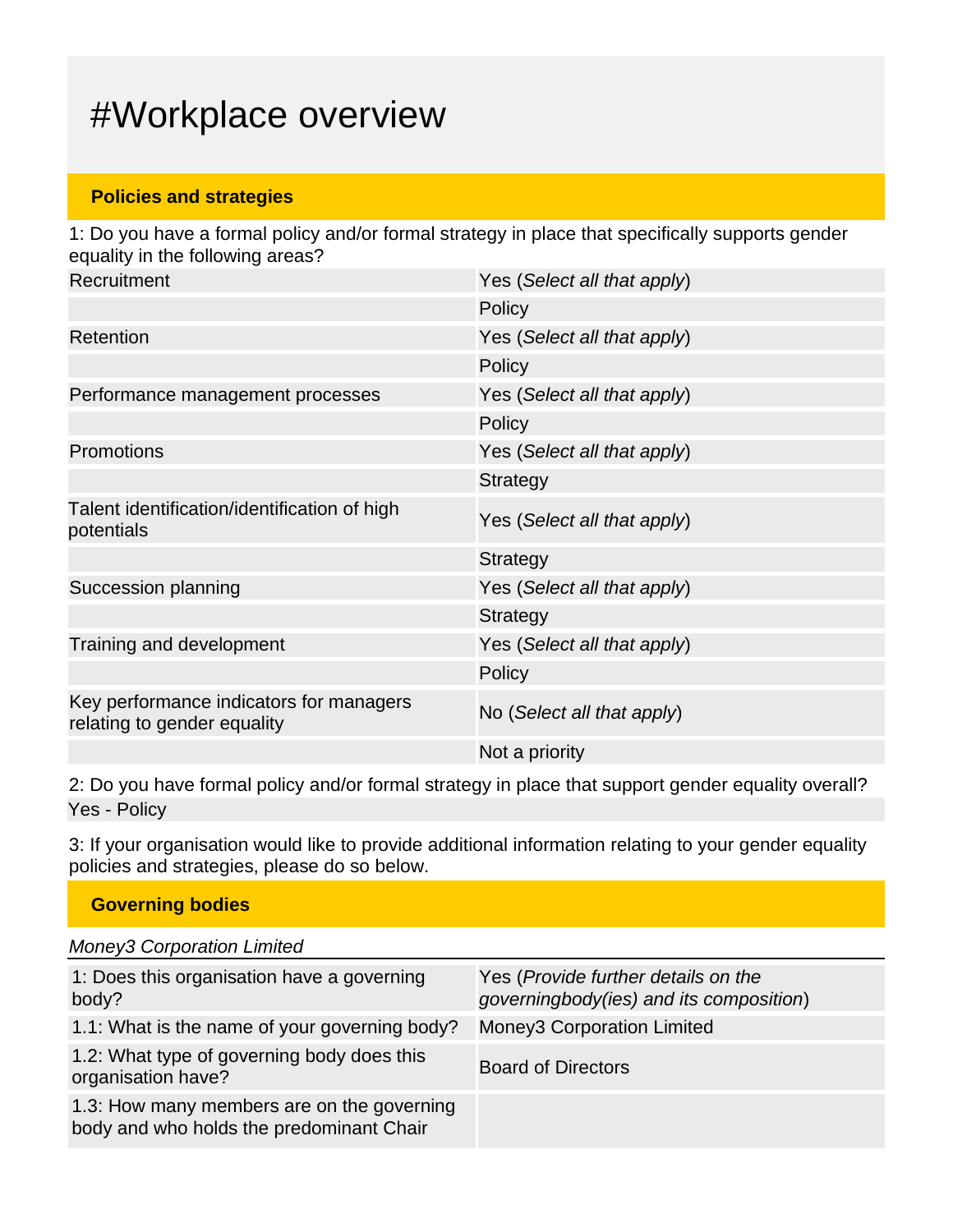| position?                                                                                                                         |                                                                                                                                                                                                                                                                                                                     |
|-----------------------------------------------------------------------------------------------------------------------------------|---------------------------------------------------------------------------------------------------------------------------------------------------------------------------------------------------------------------------------------------------------------------------------------------------------------------|
| <b>Chairs</b>                                                                                                                     |                                                                                                                                                                                                                                                                                                                     |
| Female (F)                                                                                                                        | $\mathbf 0$                                                                                                                                                                                                                                                                                                         |
| Male (M)                                                                                                                          | 1                                                                                                                                                                                                                                                                                                                   |
| Gender X                                                                                                                          | $\mathbf 0$                                                                                                                                                                                                                                                                                                         |
| <b>Members</b>                                                                                                                    |                                                                                                                                                                                                                                                                                                                     |
| Female (F)                                                                                                                        | 1                                                                                                                                                                                                                                                                                                                   |
| Male (M)                                                                                                                          | 3                                                                                                                                                                                                                                                                                                                   |
| Gender X                                                                                                                          | $\mathbf 0$                                                                                                                                                                                                                                                                                                         |
| 1.4: Do you have a formal selection policy<br>and/or formal selection strategy for this<br>Organisation's governing body members? | Yes (Select all that apply)                                                                                                                                                                                                                                                                                         |
|                                                                                                                                   | <b>Strategy</b>                                                                                                                                                                                                                                                                                                     |
| 1.5: Has a target been set to increase the<br>representation of women on this governing<br>body?                                  | No (Select all that apply)                                                                                                                                                                                                                                                                                          |
|                                                                                                                                   | Other (provide details)                                                                                                                                                                                                                                                                                             |
|                                                                                                                                   | Set target is maintaining 30% non-executive<br>board member female representation                                                                                                                                                                                                                                   |
| Bennji Pty Ltd                                                                                                                    |                                                                                                                                                                                                                                                                                                                     |
| 1: Does this organisation have a governing<br>body?                                                                               | Yes, same as local ultimate parent organisation<br>(The local ultimate parent's governing body<br>details must be reported against the local<br>ultimate parent. The information is not required<br>to be entered again for subsidiary organisations<br>even if it is reported in a different submission<br>group.) |
| 11.1: Confirm how the ultimate parent's<br>governing body/ies are being reported:                                                 | It is reported as part of this submission group.                                                                                                                                                                                                                                                                    |
| Money3 Loans Pty Ltd                                                                                                              |                                                                                                                                                                                                                                                                                                                     |
| 1: Does this organisation have a governing<br>body?                                                                               | Yes, same as local ultimate parent organisation<br>(The local ultimate parent's governing body<br>details must be reported against the local<br>ultimate parent. The information is not required<br>to be entered again for subsidiary organisations<br>even if it is reported in a different submission<br>group.) |
| 11.1: Confirm how the ultimate parent's<br>governing body/ies are being reported:                                                 | It is reported as part of this submission group.                                                                                                                                                                                                                                                                    |
| <b>Tannaster Pty Ltd</b>                                                                                                          |                                                                                                                                                                                                                                                                                                                     |
| 1: Does this organisation have a governing                                                                                        | Yes, same as local ultimate parent organisation<br>(The local ultimate parent's governing body<br>details must be reported against the local<br>ultimate parent. The information is not required                                                                                                                    |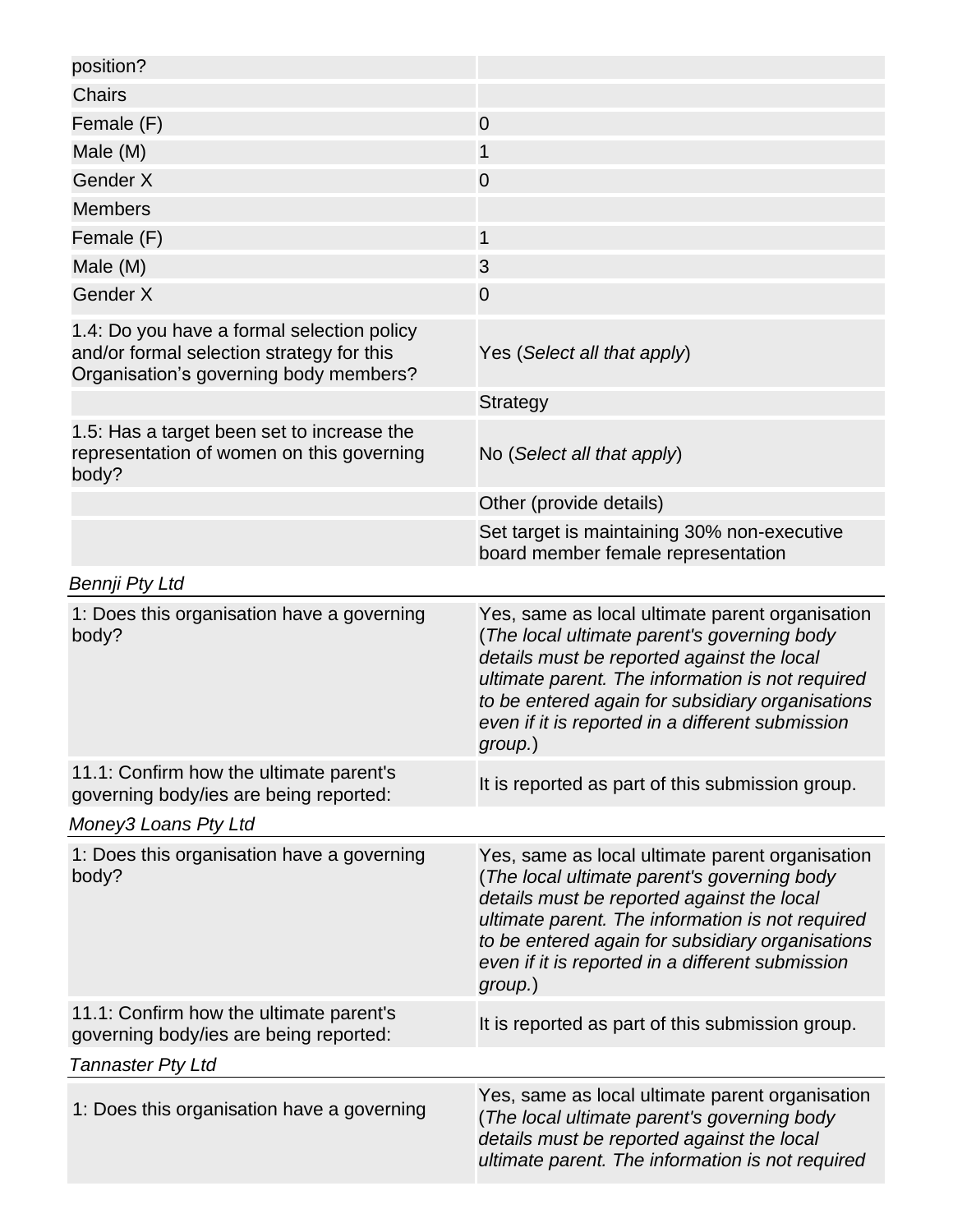| body?                                                                             | to be entered again for subsidiary organisations<br>even if it is reported in a different submission<br>group.)                                                                                                                                                                                                     |
|-----------------------------------------------------------------------------------|---------------------------------------------------------------------------------------------------------------------------------------------------------------------------------------------------------------------------------------------------------------------------------------------------------------------|
| 11.1: Confirm how the ultimate parent's<br>governing body/ies are being reported: | It is reported as part of this submission group.                                                                                                                                                                                                                                                                    |
| <b>Debt Resolutions Pty Ltd</b>                                                   |                                                                                                                                                                                                                                                                                                                     |
| 1: Does this organisation have a governing<br>body?                               | Yes, same as local ultimate parent organisation<br>(The local ultimate parent's governing body<br>details must be reported against the local<br>ultimate parent. The information is not required<br>to be entered again for subsidiary organisations<br>even if it is reported in a different submission<br>group.) |
| 11.1: Confirm how the ultimate parent's<br>governing body/ies are being reported: | It is reported as part of this submission group.                                                                                                                                                                                                                                                                    |

2: If your organisation would like to provide additional information relating to governing bodies and gender equality in your workplace, do so below.

Money3 Corporation Limited is the governing body for all entities. M3 Group Services commenced on 1st July 2020 with majority of employees being transferred to this employing entity.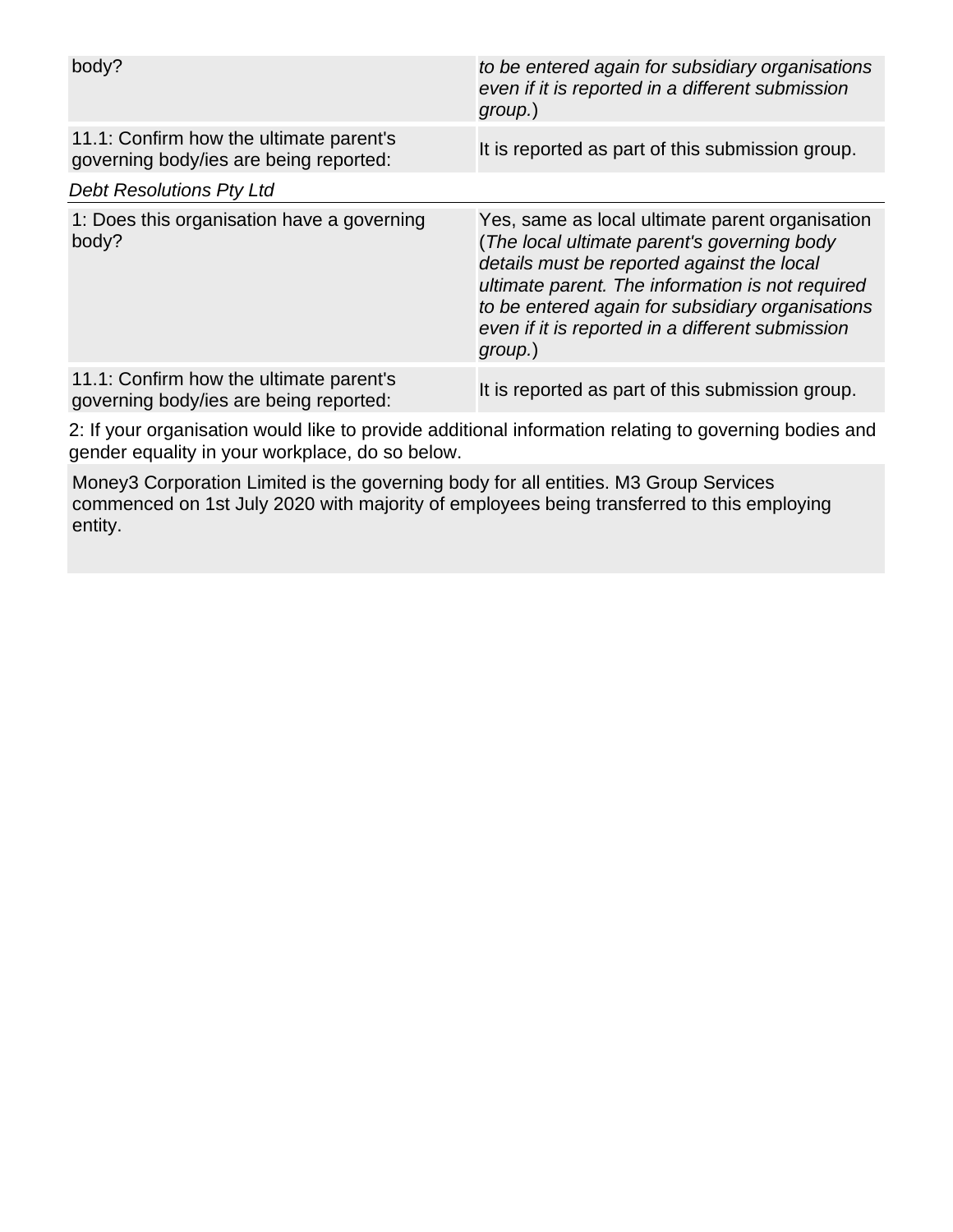## #Action on gender equality

#### **Gender pay gaps**

1: Do you have a formal policy and/or formal strategy on remuneration generally? Yes (*Select all that apply*)

| Yes                                                                                              | Policy                                                                                               |
|--------------------------------------------------------------------------------------------------|------------------------------------------------------------------------------------------------------|
| 1.1: Are specific pay equity objectives included<br>in your formal policy and/or formalstrategy? | No (Select all that apply)                                                                           |
| <b>No</b>                                                                                        | Salaries set by awards/industrial or workplace<br>agreements<br>Non-award employees paid market rate |

2: Did your organisation receive JobKeeper payments?

| Yes                                                                                                            |           |
|----------------------------------------------------------------------------------------------------------------|-----------|
| 2.1: Please indicate which months in the<br>reporting period your organisation received<br>JobKeeper payments: |           |
| April 2020                                                                                                     |           |
| May 2020                                                                                                       | Yes       |
| <b>June 2020</b>                                                                                               | Yes       |
| <b>July 2020</b>                                                                                               | Yes       |
| August 2020                                                                                                    | Yes       |
| September 2020                                                                                                 | Yes       |
| October 2020                                                                                                   | <b>No</b> |
| November 2020                                                                                                  | <b>No</b> |
| December 2020                                                                                                  | <b>No</b> |
| January 2021                                                                                                   | <b>No</b> |
| February 2021                                                                                                  | <b>No</b> |
| March 2021                                                                                                     | <b>No</b> |

3: What was the snapshot date used for your Workplace Profile? 30-Jun-2020

4: If your organisation would like to provide additional information relating to gender pay gaps in your workplace, please do so below.

Majority of employees underpinned by the Banking Finance and Insurance Award 2020.

Gender Pay Gap Analysis undertaken in early 2021.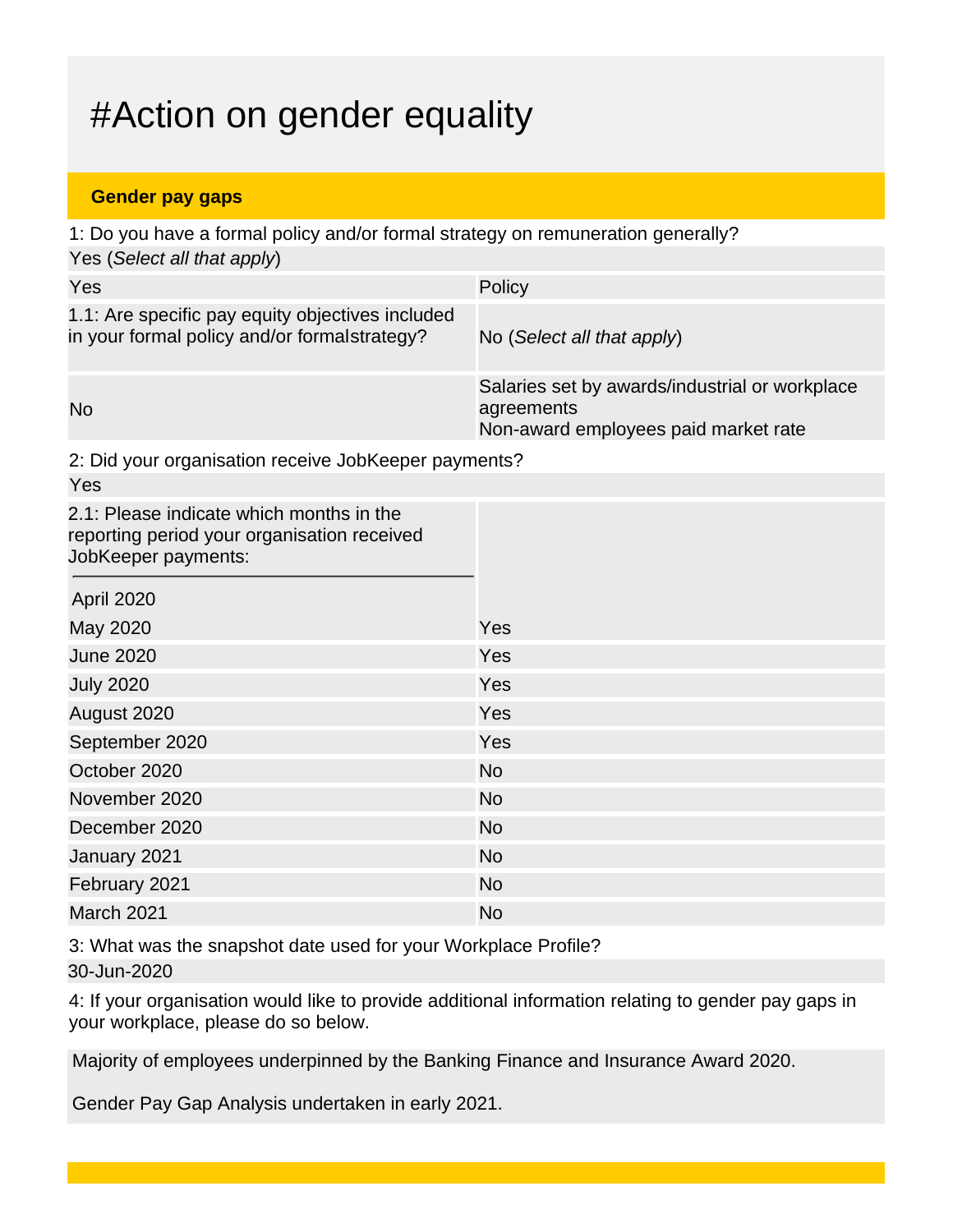#### **Employer action on pay equity**

1: Have you analysed your payroll to determine if there are any remuneration gaps between women and men (e.g. conducted a gender pay gap analysis)?

Yes (*Provide further details on the most recent gender remuneration gap analysis that was undertaken.*)

| 1.1: When was the most recent gender<br>remuneration gap analysis undertaken?                                                                                              | Within the last 12 months                                                                                                                                                                                                                                                                               |
|----------------------------------------------------------------------------------------------------------------------------------------------------------------------------|---------------------------------------------------------------------------------------------------------------------------------------------------------------------------------------------------------------------------------------------------------------------------------------------------------|
| 1.2: Did you take any actions as a result of your<br>gender remuneration gap analysis?                                                                                     | Yes (Select all that apply)                                                                                                                                                                                                                                                                             |
|                                                                                                                                                                            | Identified cause/s of the gaps<br>Reviewed remuneration decision-making<br>processes<br>Reported pay equity metrics (including gender<br>pay gaps) to the governing body<br>Reported pay equity metrics (including gender<br>pay gaps) to the executive<br>Implemented other changes (provide details): |
| Implemented other changes (provide<br>details):                                                                                                                            | Benchmarked all roles across the organisation.<br>Using gender pay gap analysis findings for<br>remuneration review in July 2021                                                                                                                                                                        |
| 1.3: You may provide details below on the<br>type of gender remuneration gap analysis<br>that has been undertaken (for example like-<br>for-like and/or organisation-wide) | Like for like analysis undertaken using WGEA<br>Pay Gap Calculator.                                                                                                                                                                                                                                     |

2: If your organisation would like to provide additional information relating to employer action on pay equity in your workplace, please do so below.

Used data for annual remuneration review in July 2021. Also benchmarked all roles acrossthe organisation.

Raised level of awareness at Executive level provided information to the Board.

#### **Employee consultation**

1: Have you consulted with employees on issues concerning gender equality in your workplace? Yes(*Provide further details on the employee consultation process.*)

| 1.1: How did you consult employees? | Survey           |
|-------------------------------------|------------------|
| 1.2: Who did you consult?           | <b>ALL</b> staff |

2: If your organisation would like to provide additional information relating to employee consultation on gender equality in your workplace, please do so below.

Survey related to flexible working arrangements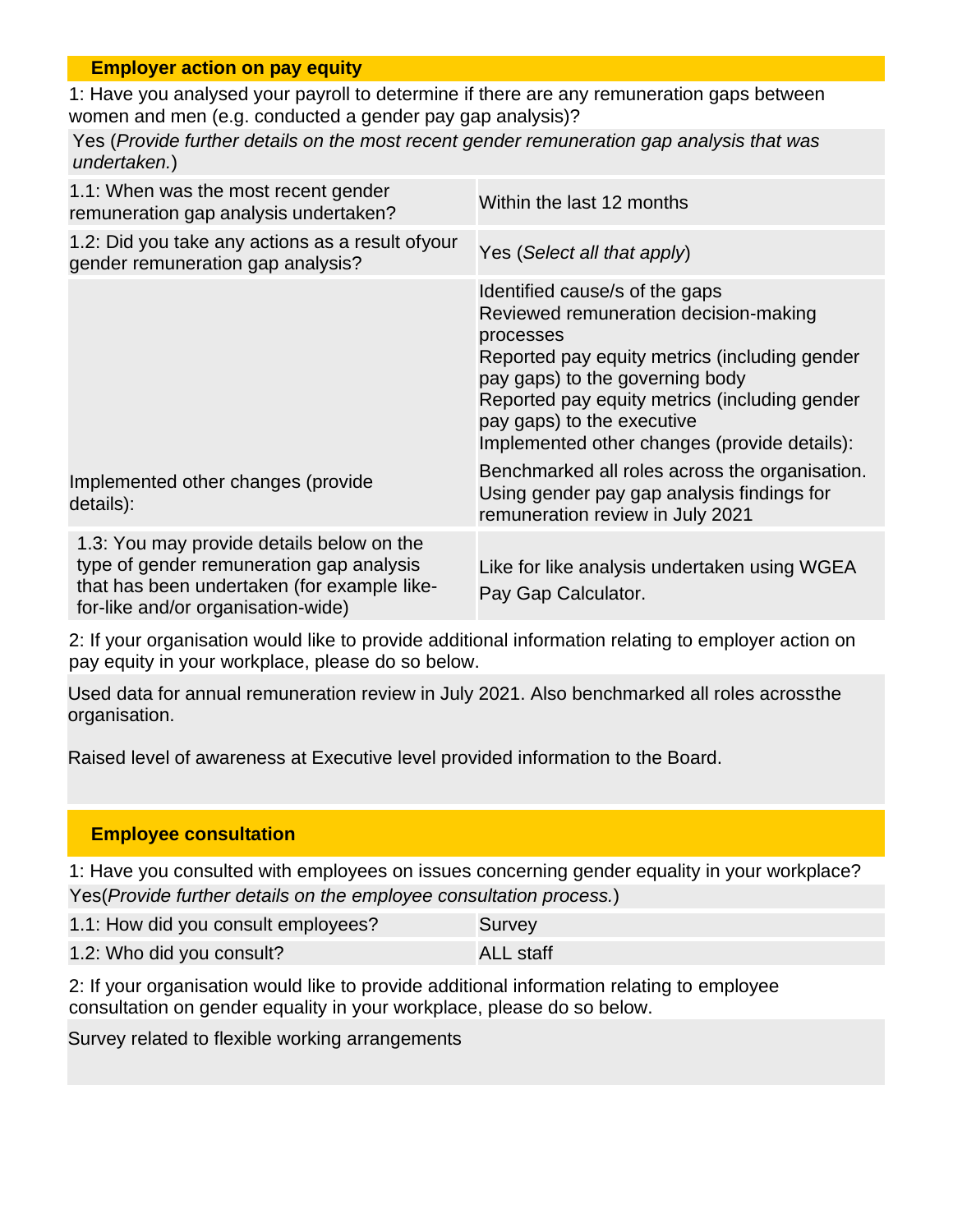## #Employee work/life balance

### **Flexible working**

1: Do you have a formal policy and/or formal strategy on flexible working arrangements? Yes (*Select all that apply*)

| Yes                                                                                                    | Policy                     |
|--------------------------------------------------------------------------------------------------------|----------------------------|
| A business case for flexibility has been<br>established and endorsed at the leadership<br>level        | No (Select all that apply) |
| <b>No</b>                                                                                              | Not a priority             |
| Leaders are visible role models of flexible<br>working                                                 | Yes                        |
| Flexible working is promoted throughout the<br>organisation                                            | Yes                        |
| Targets have been set for engagement in<br>flexible work                                               | No (Select all that apply) |
| <b>No</b>                                                                                              | Not a priority             |
| Targets have been set for men's<br>engagement in flexible work                                         | No (Select all that apply) |
| <b>No</b>                                                                                              | Not a priority             |
| Leaders are held accountable for improving<br>workplace flexibility                                    | No (Select all that apply) |
| <b>No</b>                                                                                              | Not a priority             |
| Manager training on flexible working is<br>provided throughout the organisation                        | Yes                        |
| Employee training is provided throughout the<br>organisation                                           | Yes                        |
| Team-based training is provided<br>throughout the organisation                                         | No (Select all that apply) |
| <b>No</b>                                                                                              | Not a priority             |
| Employees are surveyed on whether theyhave<br>sufficient flexibility                                   | Yes                        |
| The Organisation's approach to flexibility is<br>integrated into client conversations                  | No (Select all that apply) |
| <b>No</b>                                                                                              |                            |
|                                                                                                        | Not a priority             |
| The impact of flexibility is evaluated (e.g.<br>reduced absenteeism, increased employee<br>engagement) | No (Select all that apply) |
| <b>No</b>                                                                                              | Not a priority             |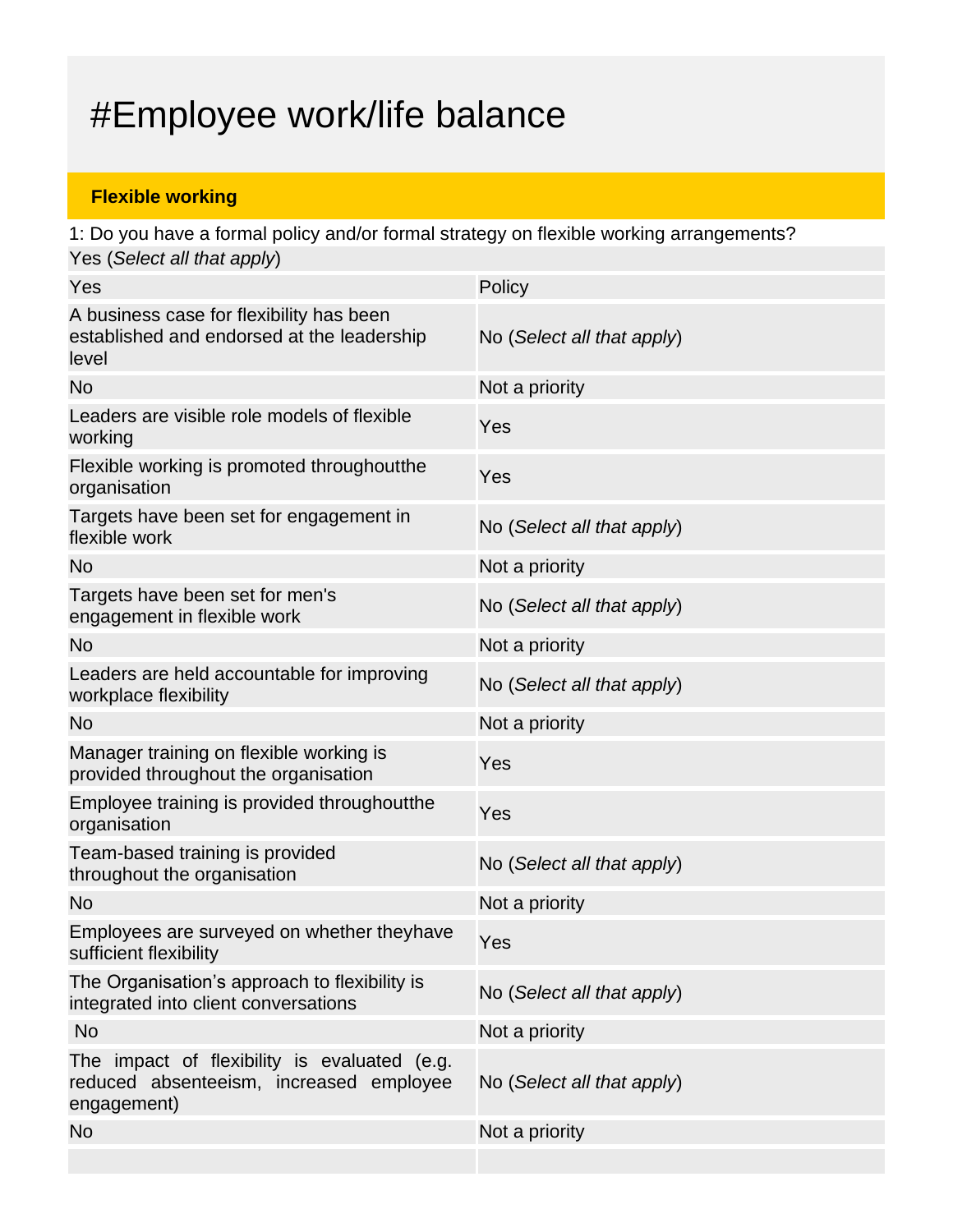| Metrics on the use of, and/or the impact of,<br>flexibility measures are reported to key<br>management personnel       | No (Select all that apply)                                                      |
|------------------------------------------------------------------------------------------------------------------------|---------------------------------------------------------------------------------|
| <b>No</b>                                                                                                              | Not a priority                                                                  |
| Metrics on the use of, and/or the impact of,<br>flexibility measures are reported to the<br>governing body             | No (Select all that apply)                                                      |
| <b>No</b>                                                                                                              | Not a priority                                                                  |
| Other (provide details)                                                                                                | <b>No</b>                                                                       |
| 2: Do you offer any of the following flexible working options to MANAGERS in your workplace?<br>Flexible hours of work | Yes (Select one option only)                                                    |
| Yes                                                                                                                    | SAME options for women and men (Select<br>all that apply)                       |
| SAME options for women and men                                                                                         | Informal options are available                                                  |
| Compressed working weeks                                                                                               | No (You may specify why the above option is<br>notavailable to your employees.) |
| <b>No</b>                                                                                                              | Not a priority                                                                  |
| Time-in-lieu                                                                                                           | Yes (Select one option only)                                                    |
| Yes                                                                                                                    | SAME options for women and men (Select<br>allthat apply)                        |
| SAME options for women and men                                                                                         | Informal options are available                                                  |
| Telecommuting (e.g. working from home)                                                                                 | Yes (Select one option only)                                                    |
| Yes                                                                                                                    | SAME options for women and men (Select<br>allthat apply)                        |
| SAME options for women and men                                                                                         | Informal options are available                                                  |
| Part-time work                                                                                                         | Yes (Select one option only)                                                    |
| Yes                                                                                                                    | SAME options for women and men(Select all<br>that apply)                        |
| SAME options for women and men                                                                                         | Informal options are available                                                  |
| Job sharing                                                                                                            | No (You may specify why the above option is<br>notavailable to your employees.) |
| No                                                                                                                     | Not a priority                                                                  |
| Carer's leave                                                                                                          | Yes (Select one option only)                                                    |
| Yes                                                                                                                    | SAME options for women and men (Select<br>allthat apply)                        |
| SAME options for women and men                                                                                         | Informal options are available                                                  |
| <b>Purchased leave</b>                                                                                                 | No (You may specify why the above option is<br>notavailable to your employees.) |
| No                                                                                                                     | Currently under development (Select<br>theestimated completion date.)           |
| Currently under development                                                                                            | 1-Mar-2022                                                                      |
| <b>Unpaid leave</b>                                                                                                    | Yes (Select one option only)                                                    |
|                                                                                                                        |                                                                                 |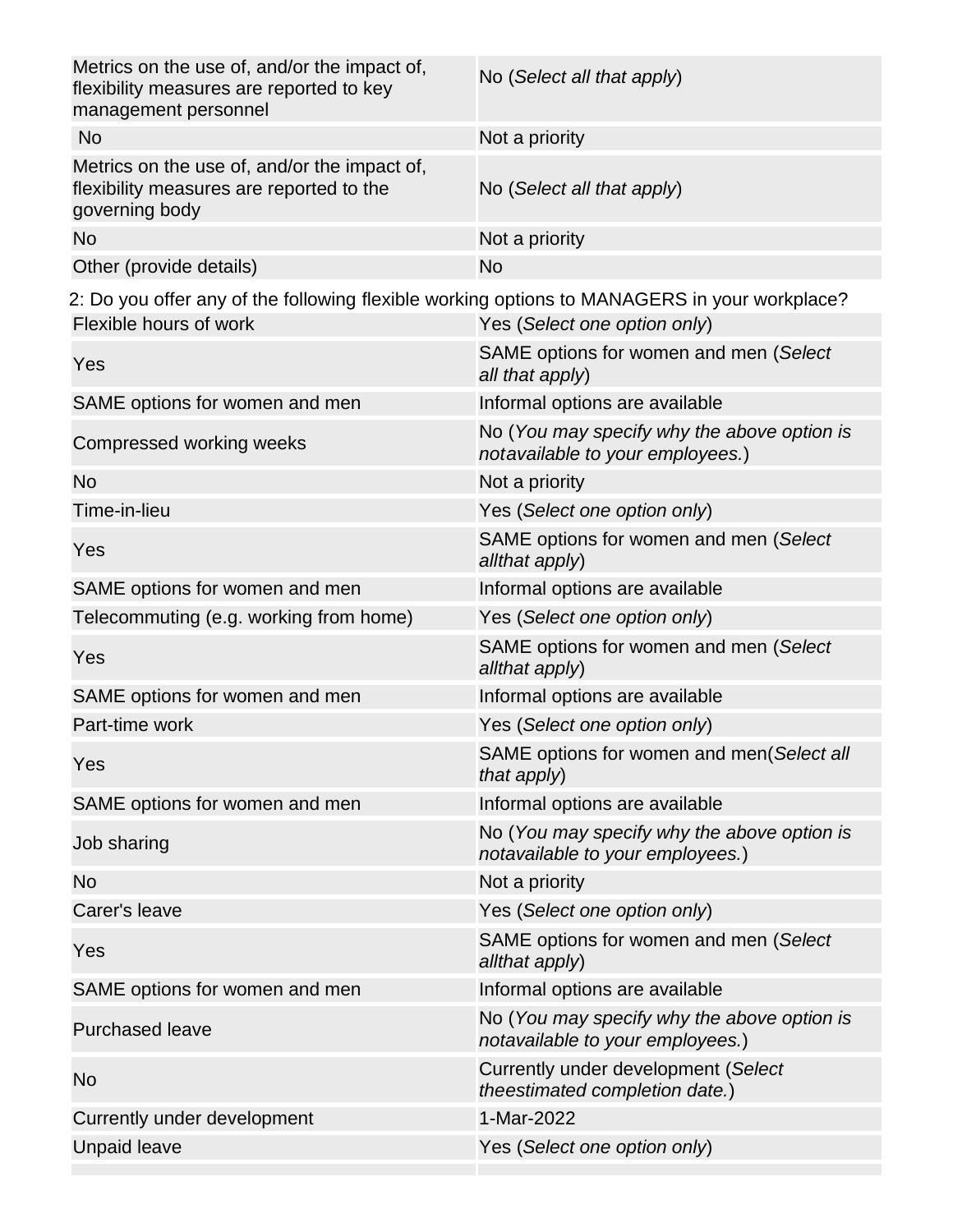Yes SAME options for women and men (*Select allthat apply*)

SAME options for women and men Informal options are available

3: Are your flexible working arrangement options for NON-MANAGERS the same as the options for managers above?

Yes

4: Were managers in your organisation allowed to make INFORMAL flexible working arrangements with their team members in response to the COVID-19 pandemic?

#### Yes, ALL managers

5: Did you see an increase, overall, in the approval of FORMAL flexible working arrangements for your workforce compared to pre-COVID-19?

Yes, for both women and men

6: If your organisation would like to provide additional information relating to flexible working and gender equality in your workplace, please do so below.

Purchased Leave is currently under consideration. Estimated timeframe early 2022.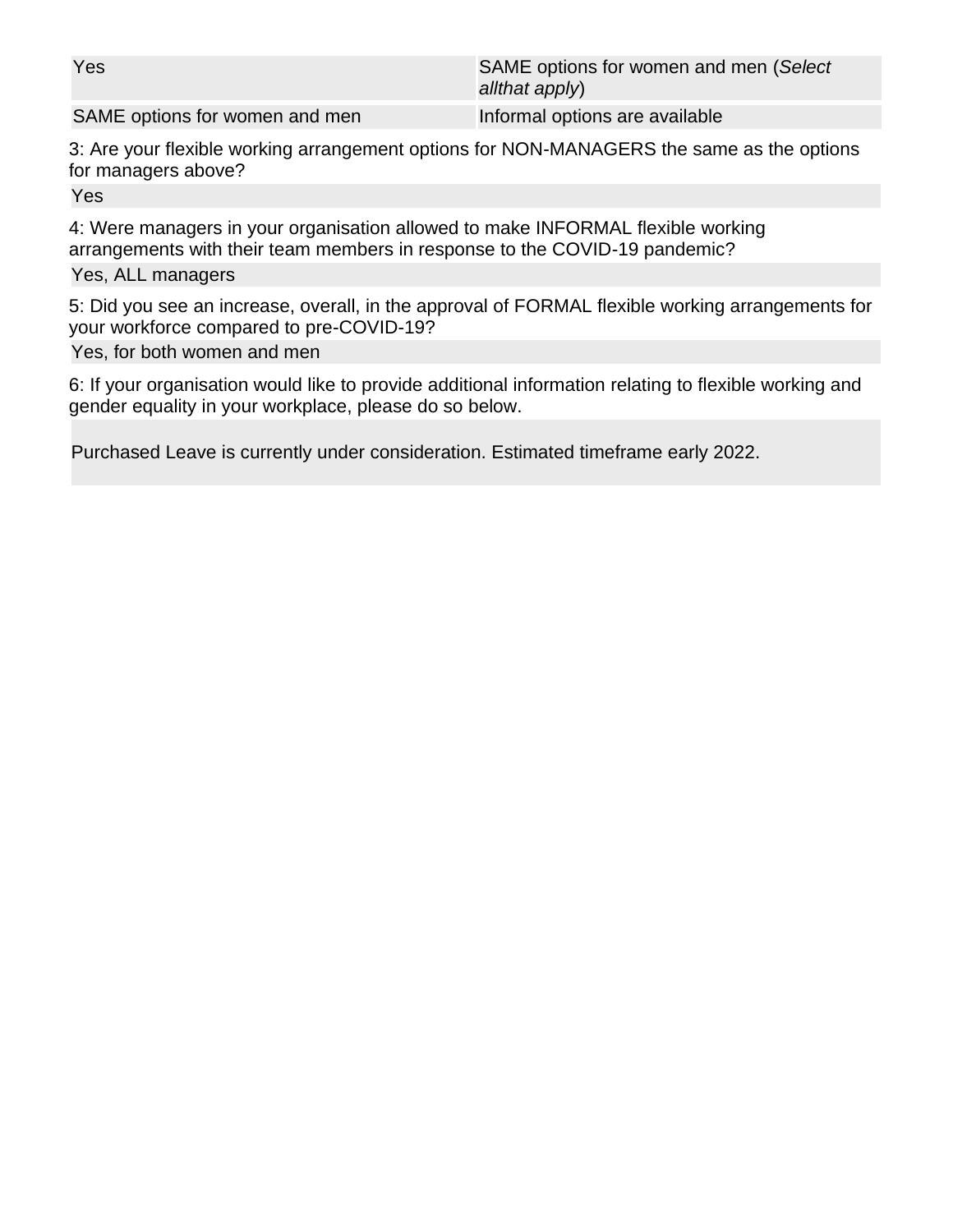## #Employee support

#### **Paid parental leave**

1: Do you provide employer funded paid parental leave regardless of carer's status (i.e. primary/secondary) in addition to any government funded parental leave scheme? No, we do not offer employer funded parental leave

| No, we do not offer employer funded | Currently under development (Select the |
|-------------------------------------|-----------------------------------------|
| parental leave                      | estimated completion date.)             |
| Currently under development         | 31-Dec-2021                             |

2: If your organisation would like to provide additional information relating to paid parental leave and gender equality in your workplace, please do so below.

#### **Support for carer's**

1: Do you have a formal policy and/or formal strategy to support employees with family or caring responsibilities?

No(*Select all that apply*)

No **Other (provide details)** 

Other (provide details) We have informal practices in place where Executive approval is required.

2: Do you offer any of the following support mechanisms for employees with family or caring responsibilities?

| Employer subsidised childcare                                                                 | No (You may specify why the above support<br>mechanism is not available to your employees.) |
|-----------------------------------------------------------------------------------------------|---------------------------------------------------------------------------------------------|
| <b>No</b>                                                                                     | Not a priority                                                                              |
| On-site childcare                                                                             | No (You may specify why the above support<br>mechanism is not available to your employees.) |
| No                                                                                            | Not a priority                                                                              |
| <b>Breastfeeding facilities</b>                                                               | No (You may specify why the above support<br>mechanism is not available to your employees.) |
| <b>No</b>                                                                                     | Other (provide details)                                                                     |
| Other (provide details)                                                                       | We set aside a meeting room when required                                                   |
| Childcare referral services                                                                   | No (You may specify why the above support<br>mechanism is not available to your employees.) |
| <b>No</b>                                                                                     | Not a priority                                                                              |
| Internal support networks for parents                                                         | No (You may specify why the above support<br>mechanism is not available to your employees.) |
| <b>No</b>                                                                                     | Insufficient resources/expertise                                                            |
| Return to work bonus (only select if this bonus<br>is not the balance of paid parental leave) | No (You may specify why the above support<br>mechanism is not available to your employees.) |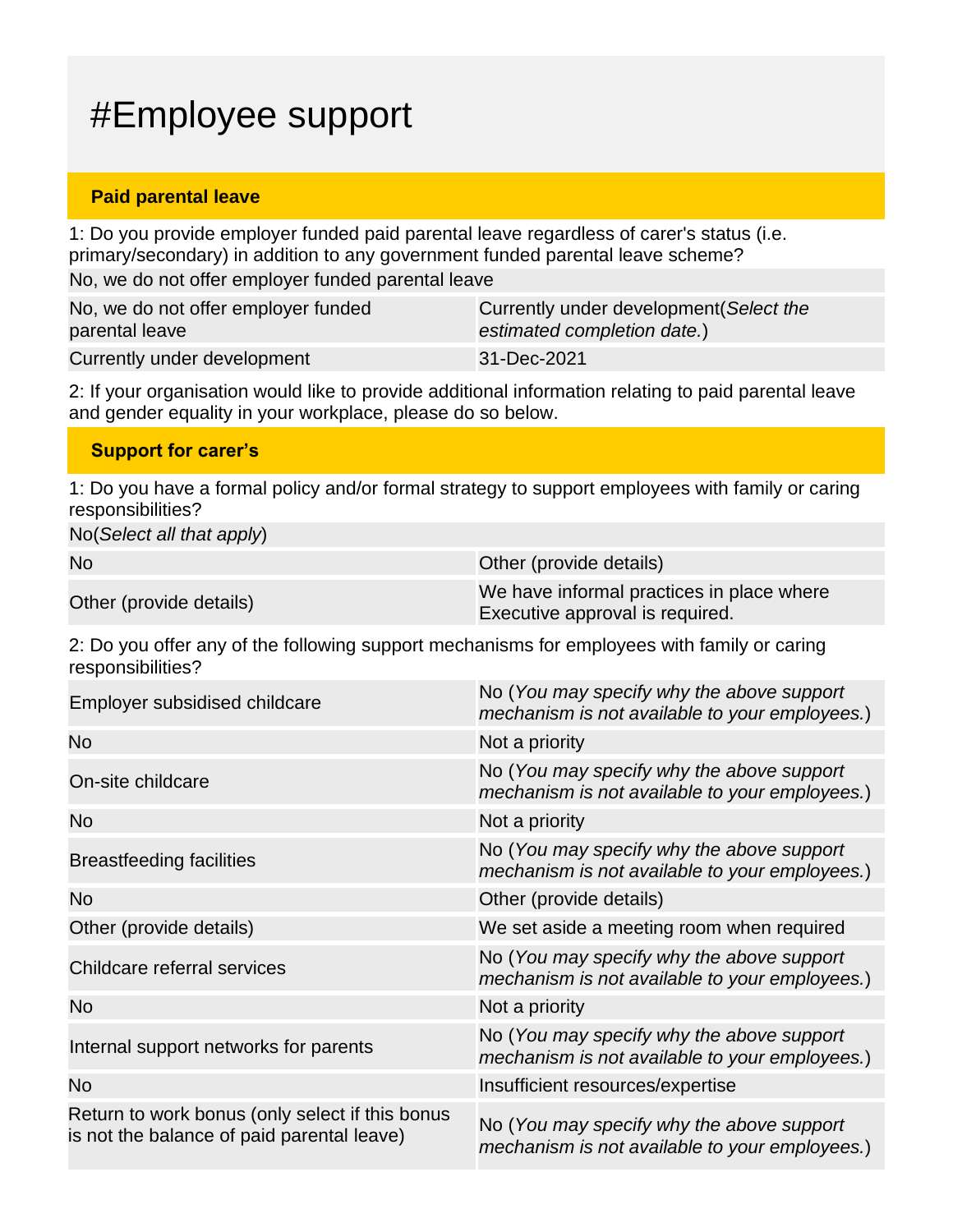| <b>No</b>                                                                            | Not a priority                                                                             |
|--------------------------------------------------------------------------------------|--------------------------------------------------------------------------------------------|
| Information packs for new parents and/orthose<br>with elder care responsibilities    | No(You may specify why the above support<br>mechanism is not available to your employees.) |
| <b>No</b>                                                                            | Not a priority                                                                             |
| Referral services to support employees with<br>family and/or caring responsibilities | No(You may specify why the above support<br>mechanism is not available to your employees.) |
| No.                                                                                  | Other (provide details)                                                                    |
| Other (provide details)                                                              | We provide employee assistance program -<br>Converge International                         |
| Targeted communication mechanisms(e.g.<br>intranet/forums)                           | No(You may specify why the above support<br>mechanism is not available to your employees.) |
| <b>No</b>                                                                            | Not a priority                                                                             |
| Support in securing school holiday care                                              | No(You may specify why the above support<br>mechanism is not available to your employees.) |
| <b>No</b>                                                                            | Not a priority                                                                             |
| Coaching for employees on returning towork<br>from parental leave                    | No(You may specify why the above support<br>mechanism is not available to your employees.) |
| <b>No</b>                                                                            | Not a priority                                                                             |
| Parenting workshops targeting mothers                                                | No(You may specify why the above support<br>mechanism is not available to your employees.) |
| <b>No</b>                                                                            | Not a priority                                                                             |
| Parenting workshops targeting fathers                                                | No(You may specify why the above support<br>mechanism is not available to your employees.) |
| <b>No</b>                                                                            | Not a priority                                                                             |
| Other (provide details)                                                              | <b>No</b>                                                                                  |
|                                                                                      |                                                                                            |

3: If your organisation would like to provide additional information relating to support for carers in your workplace, please do so below.

### **Sex-based harassment and discrimination**

1: Do you have a formal policy and/or formal strategy on sex-based harassment and discrimination prevention?

Yes(*Select all that apply*)

| Yes                                                                                                                                             | Policy |
|-------------------------------------------------------------------------------------------------------------------------------------------------|--------|
| 1.1: Do you provide a grievance process inany<br>sex-based harassment and discrimination<br>prevention formal policy and/or formal<br>strategy? | Yes    |

2: Do you provide training on sex-based harassment and discrimination prevention to the following groups?

| All managers | Yes (Please indicate how often is this training<br>provided (select all that apply):) |
|--------------|---------------------------------------------------------------------------------------|
| Yes          | Every one-to-two years                                                                |
|              | Yes (Please indicate how often is this training                                       |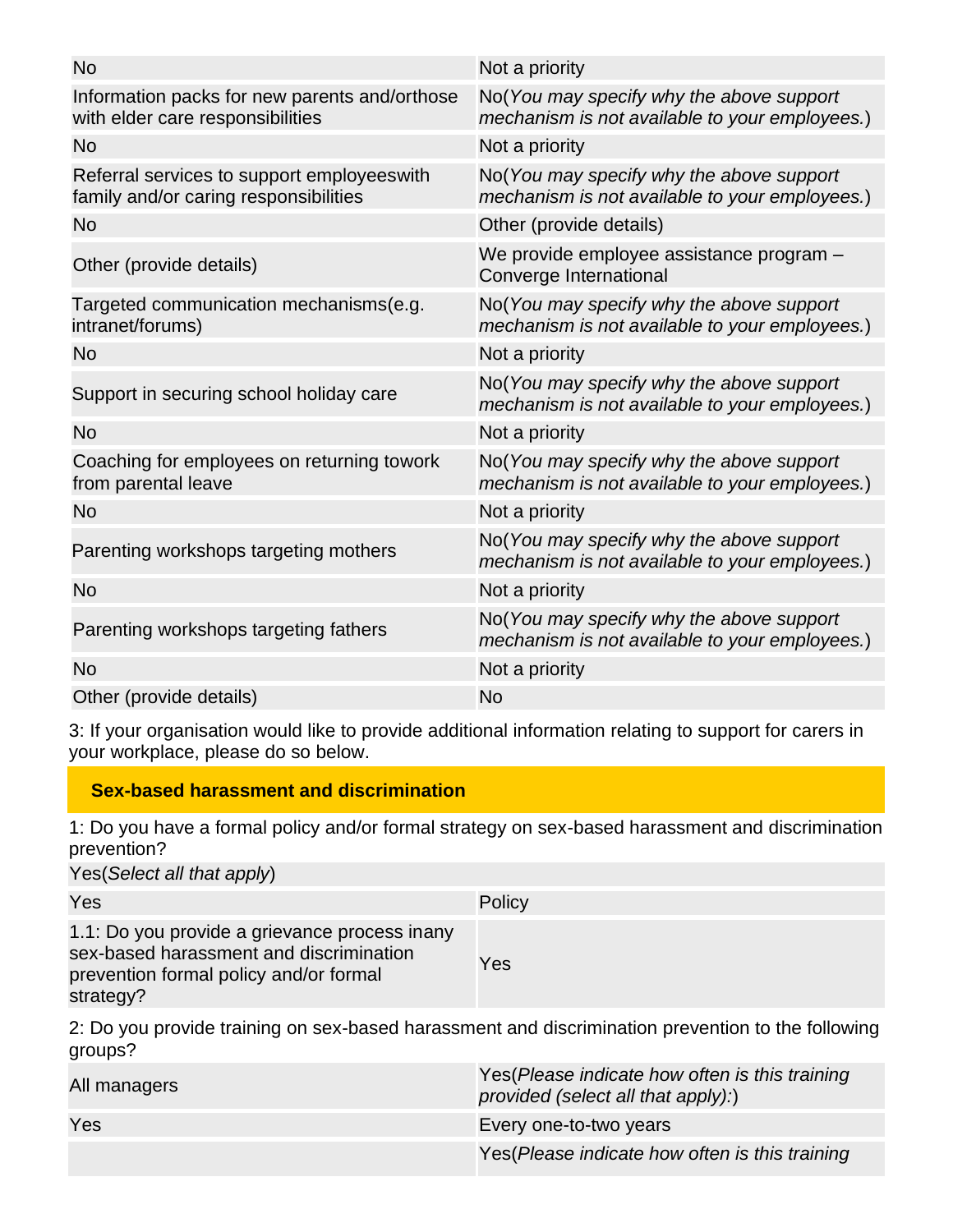All employees *provided (select all that apply):*)

**Yes** Every one-to-two years

3: If your organisation would like to provide additional information relating to sex-based harassment and discrimination, please do so below.

Sourced Equity in the Workplace Training through VEOHRC was scheduled for early August postponed due to COVID lockdown.

Will commence this training August / September 2021.

### **Family or domestic violence**

1: Do you have a formal policy and/or formal strategy to support employees who are experiencing family or domestic violence?

| Yes(Select all that apply)                                                                                                                                                            |                                                                                                                 |  |
|---------------------------------------------------------------------------------------------------------------------------------------------------------------------------------------|-----------------------------------------------------------------------------------------------------------------|--|
| Yes                                                                                                                                                                                   | <b>Strategy</b>                                                                                                 |  |
| 2: Other than a formal policy and/or formal strategy, do you have the following support<br>mechanisms in place to support employees who are experiencing family or domestic violence? |                                                                                                                 |  |
| Employee assistance program (including<br>access to psychologist, chaplain or counsellor)                                                                                             | Yes                                                                                                             |  |
| Training of key personnel                                                                                                                                                             | Yes                                                                                                             |  |
| A domestic violence clause is in an<br>enterprise agreement or workplace<br>agreement                                                                                                 | No(Select all that apply)                                                                                       |  |
| <b>No</b>                                                                                                                                                                             | Other (provide details)                                                                                         |  |
| Other (provide details)                                                                                                                                                               | In our Leave Policy                                                                                             |  |
| Workplace safety planning                                                                                                                                                             | No(Select all that apply)                                                                                       |  |
| <b>No</b>                                                                                                                                                                             | Other (provide details)                                                                                         |  |
| Other (provide details)                                                                                                                                                               | We don't have a written policy but Head of HR<br>has undertaken relevant training                               |  |
| Access to paid domestic violence leave<br>(contained in an enterprise/workplace<br>agreement)                                                                                         | No(Select all that apply)                                                                                       |  |
| <b>No</b>                                                                                                                                                                             | Other (provide details)                                                                                         |  |
| Other (provide details)                                                                                                                                                               | In company leave policy can access accrued<br>personal leave up to 10 days if subjected to<br>domestic violence |  |
| Access to unpaid domestic violence leave<br>(contained in an enterprise/workplace<br>agreement)                                                                                       | Yes                                                                                                             |  |
| Access to paid domestic violence leave (not<br>contained in an enterprise/workplace<br>agreement)                                                                                     | No(Select all that apply)                                                                                       |  |
| <b>No</b>                                                                                                                                                                             | Not a priority                                                                                                  |  |